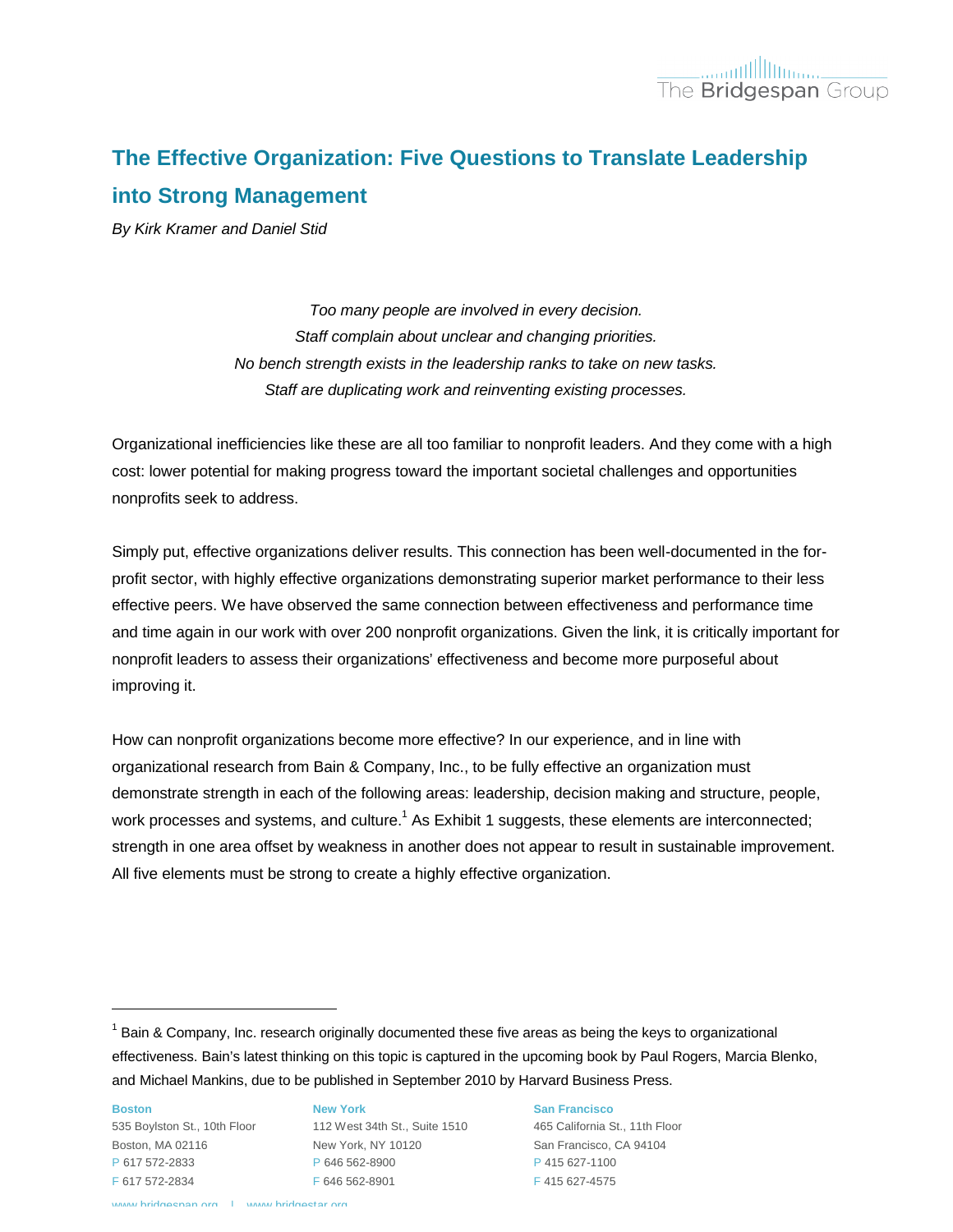Our diagnostic surveys of 42 nonprofits suggest that there is significant room for nonprofits to improve their organizational effectiveness across all five categories.<sup>2</sup> While many nonprofits owe their initial success to visionary leadership, only systematic development of each of these five areas will lead to the managerial strength required to sustain growth and outcomes. Organizations need to establish and communicate clear priorities, make roles and responsibilities explicit, create clear connections across organizational silos, and develop the talented people they attract, or they will fall short of their full potential for impact.



In this article, we present our survey results in more detail and offer concrete managerial advice for strengthening the five core organizational elements in pursuit of becoming a more effective organization.

### **The Link between Organizational Effectiveness and Results**

l

The lack of a common measurement of performance in the nonprofit sector makes it difficult to prove the link between organizational effectiveness and results quantitatively. In the for-profit world, however, barometers such as profitability and shareholder value make this assessment possible. Consider the research of Bain & Company, the for-profit strategy consulting firm.

 $^{2}$  Bridgespan's organizational diagnostic survey is an adaptation of the survey Bain developed to assess the organizational effectiveness of for-profit companies.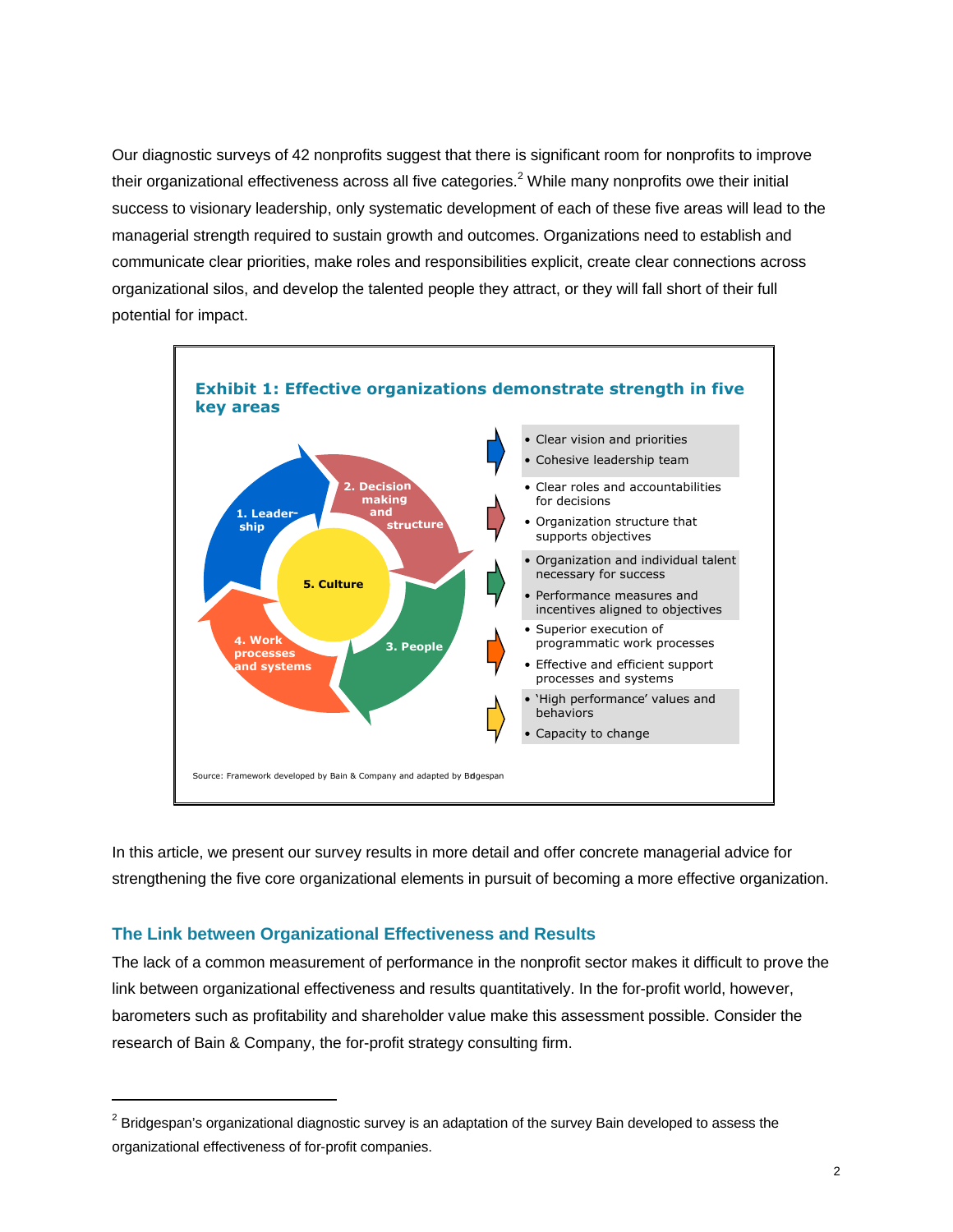In 2003, Bain surveyed more than 500 companies about their organizational effectiveness and also measured the market performance of those companies. Eighty percent of the respondents from the "strongest financial performers" rated their companies "highly effective," while only 14 percent of the total pool of respondents did so.<sup>3</sup> Bain also developed an in-depth diagnostic survey to assess the companies' performance in five areas: leadership, decision making and structure, people, work processes and systems, and culture. The bulk of respondents from the smaller, high-performing group gave their companies much better marks *across the board* than did their more average-performing peers.

The lessons emerging from Bain's research are clear: effective organizations deliver results, and strength across all five elements is required. Our experience working with nonprofit organizations has borne this out repeatedly.

#### **Room for Improvement**

l

The link between organizational effectiveness and results puts a premium on understanding how nonprofits function organizationally. To inform this perspective, we adapted Bain's organizational diagnostic survey, asking similar questions designed to assess nonprofit organizations' strength in each of the five categories that distinguish high-performing companies. As of this writing, we have administered our diagnostic to more than 40 nonprofits with annual budgets ranging in size from less than \$5 million to about \$200 million.

Our analysis indicates that while nonprofits have some tremendous organizational assets, weaknesses in other areas hold them back from achieving their full potential for impact. (See Exhibit 2, which shows how survey respondents' scores on various dimensions compare to the overall average across all dimensions.) In short, significant room exists for improvement. Responses to the diagnostic survey painted the following picture:

**Leadership**: Nonprofit leaders tend to establish strong visions and build strong teams. These same leaders, however, seem to be less effective at translating a compelling vision into a set of explicit goals and corresponding priorities. They're even less effective at communicating priorities throughout their organizations.

 $^3$  Bain classified companies by their effectiveness level based on self-reported answers to the question: "All things considered, we have a highly effective organization." "Highly effective" companies were those with a score of 3.25 or greater on a 1-4 scale. Bain categorized the companies by their financial success based on total shareholder return relative to a peer index.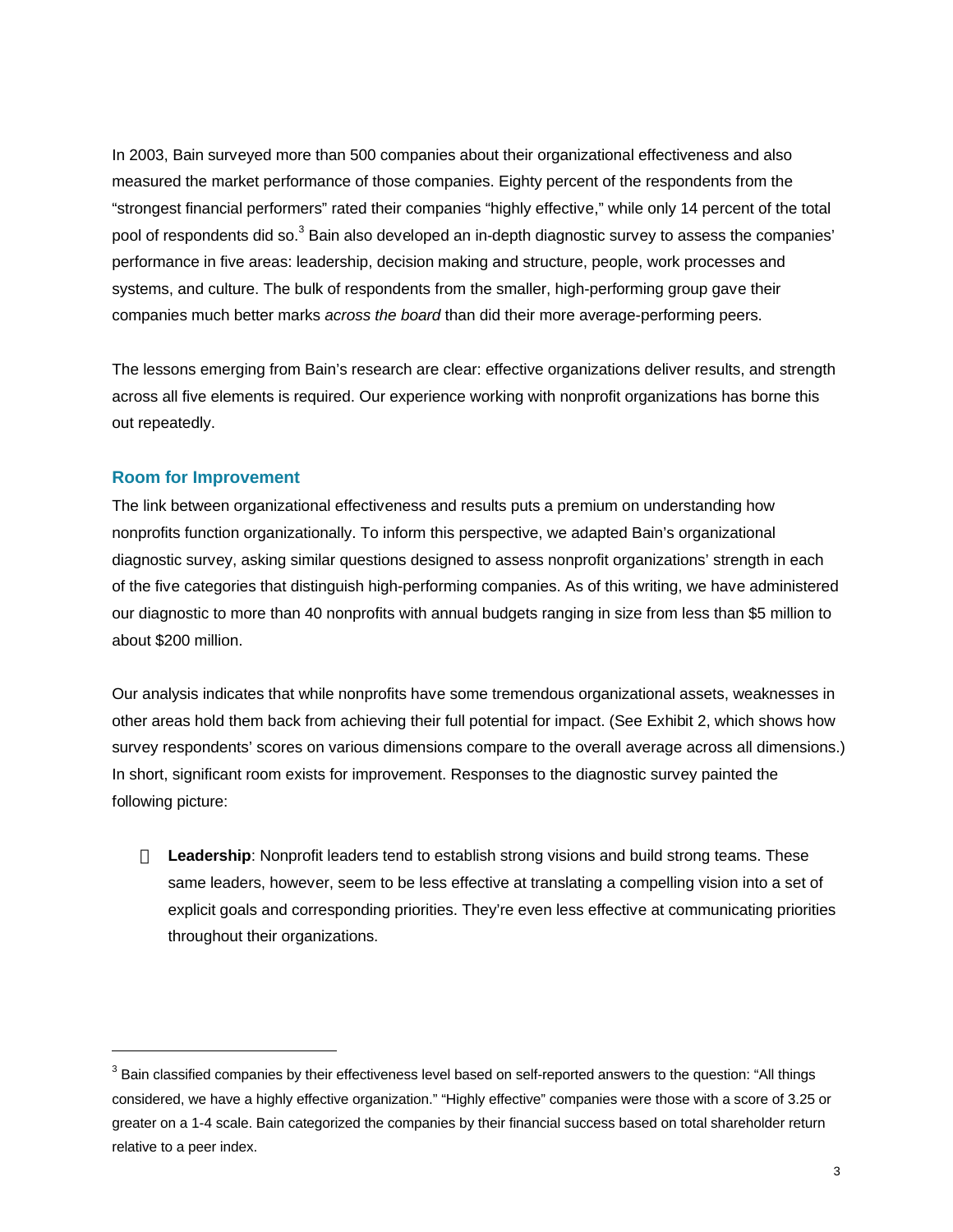**Decision making and structure**: The ability of people to coordinate and work well together across organizational boundaries is an area where nonprofits tend to run into difficulties. Decision-making roles and processes also appear to be a significant weakness.

**People**: Nonprofits appear to attract good talent and do well placing the right people in the right jobs. However, these employees do not feel that their work is well aligned to the priorities of the organization. What's more, organizations on average have some difficulty evaluating, developing, and rewarding staff consistent with the organizations' priorities. This finding is not surprising, given leadership scores on setting and communicating priorities. Further, nonprofits in general do not appear to prepare adequately for leadership transitions and succession; this area emerged as the biggest weakness overall.

**Work processes and systems**: Nonprofit employees, on both the program and administrative sides, appear to be skilled and motivated. Working conditions, however, hamper their effectiveness. In particular, work processes are not well defined and resources are scarce. While this last point did not emerge strongly in the survey data, in our work with nonprofit organizations working conditions crop up repeatedly as a major impediment.

**Culture**: Culture is a clear strength. Interestingly, however, ability to execute change is a weakness. This finding may also correlate to the relatively low leadership score in setting priorities. Nonprofit leaders cannot effectively change the direction of their organizations if they do not know what their priorities are and what they want the change to accomplish.

These findings are consistent with our experience working with and observing many nonprofits: namely, for the most part, they are strongly led but under-managed. Many nonprofits have inspirational and visionary leaders who attract hard-working people with great passion for the cause at hand. However, these same leaders often find it difficult to implement and codify the kinds of mechanisms that would help these highly motivated people be as productive as possible. Good managers know how to bring discipline, structure, and process to bear, and this is where nonprofits seem to be most lacking.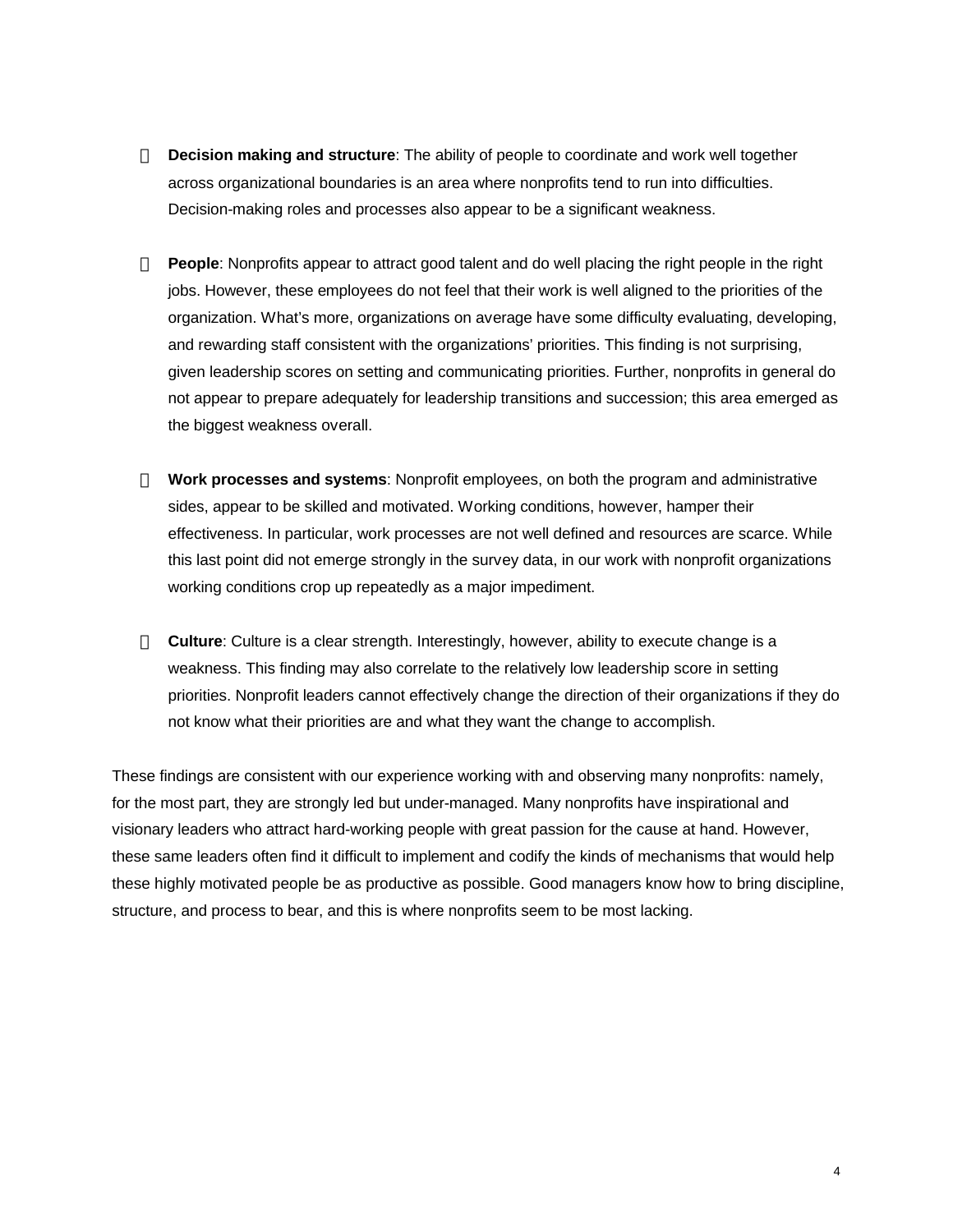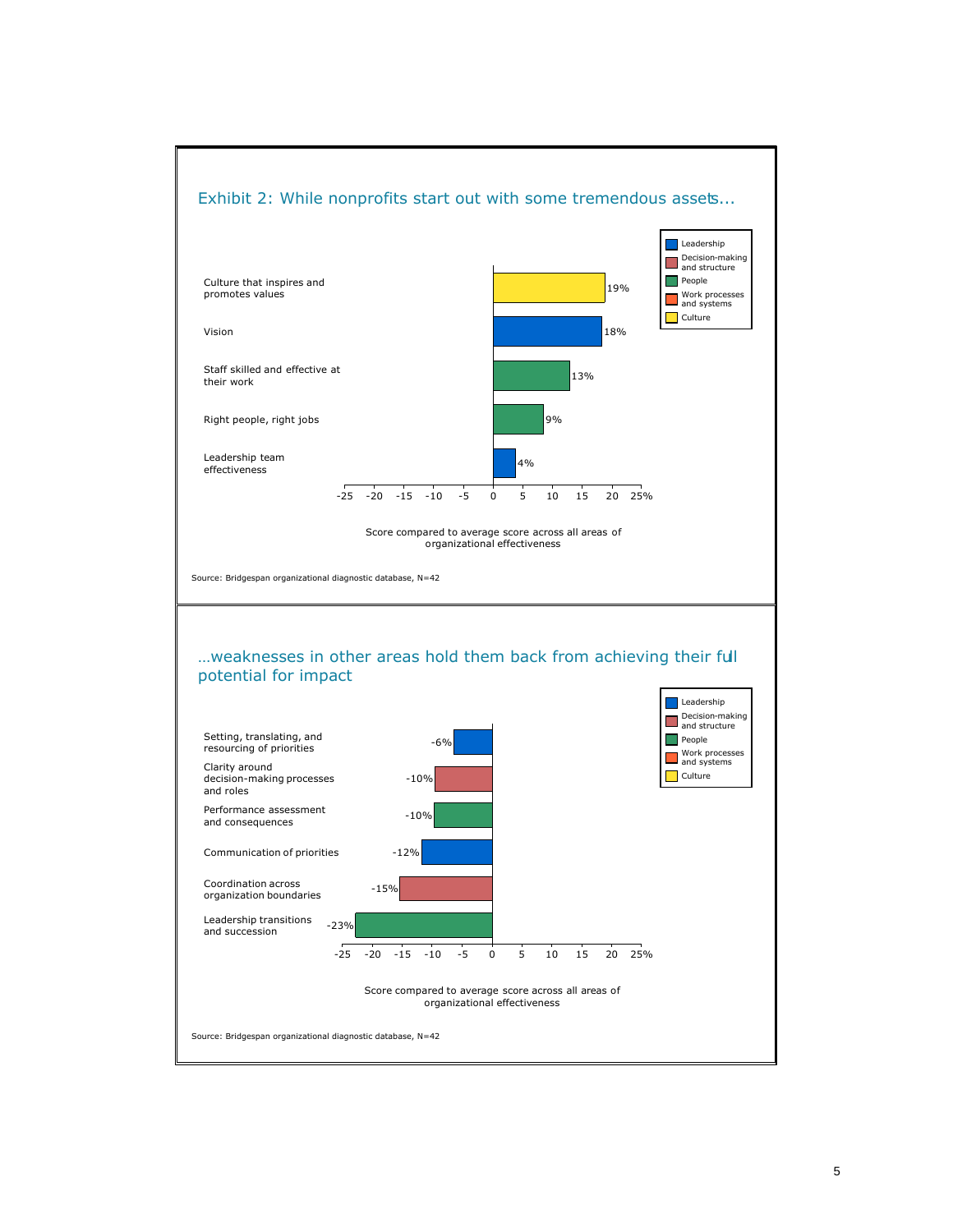#### **Becoming More Effective**

The key to becoming more effective, then, is to invest in management capabilities—in short, to move to a place where the nonprofit is not only strongly led, but also strongly managed. As noted, our research suggests that nonprofits need to take a holistic approach towards improving effectiveness, shoring up management capabilities across the board. A good place to start is with the areas our research has shown to be most prone to weakness. The following five sets of questions can help an organization's leadership team assess those areas and set a purposeful course towards improvement. Given that many of the issues illuminated by our survey data link to unclear or poorly communicated strategic priorities, we recommend beginning with that challenge.

1. *Are we clear on the strategic priorities that will enable our organization to achieve our desired impact over the next several years? Have we communicated our strategy clearly enough that everyone within the organization understands where we are going, why, and how we will get there?*

Clear priorities are the "north star" against which an organization can align its people, structure, and processes, and build its culture. When an organization's leader has established clear priorities, he or she has essentially defined what "success" will look like. Against that goal, it becomes easier to determine which programs or initiatives are essential, and which are not, and to allocate resources accordingly.

Take, for example, an organization that serves students who are at-risk for dropping out of high school. Where does that organization draw the line in terms of serving these young people? What if an opportunity arises to help recent dropouts get back into school? Or to help younger students move out of the "at-risk" category before they enter high school? Or to strengthen the home lives of these students? Unless the leadership team has established and communicated what matters most it can be difficult to chart a course in the face of such options.

One way to determine if your organization has clear priorities is to ask each member of the senior management team to make a list of its top five priorities for the next one to three years. Once you've compared the lists, you'll be able to see whether the team members are on the same page. If they are, you'll next want to determine whether the priorities are well communicated throughout the organization. To begin to find out, ask a representative sample of managers at the next level down to engage in the same exercise. These simple exercises will help you determine if your challenge is clarifying priorities or if you need to work to on communicating the priorities to enable alignment to them.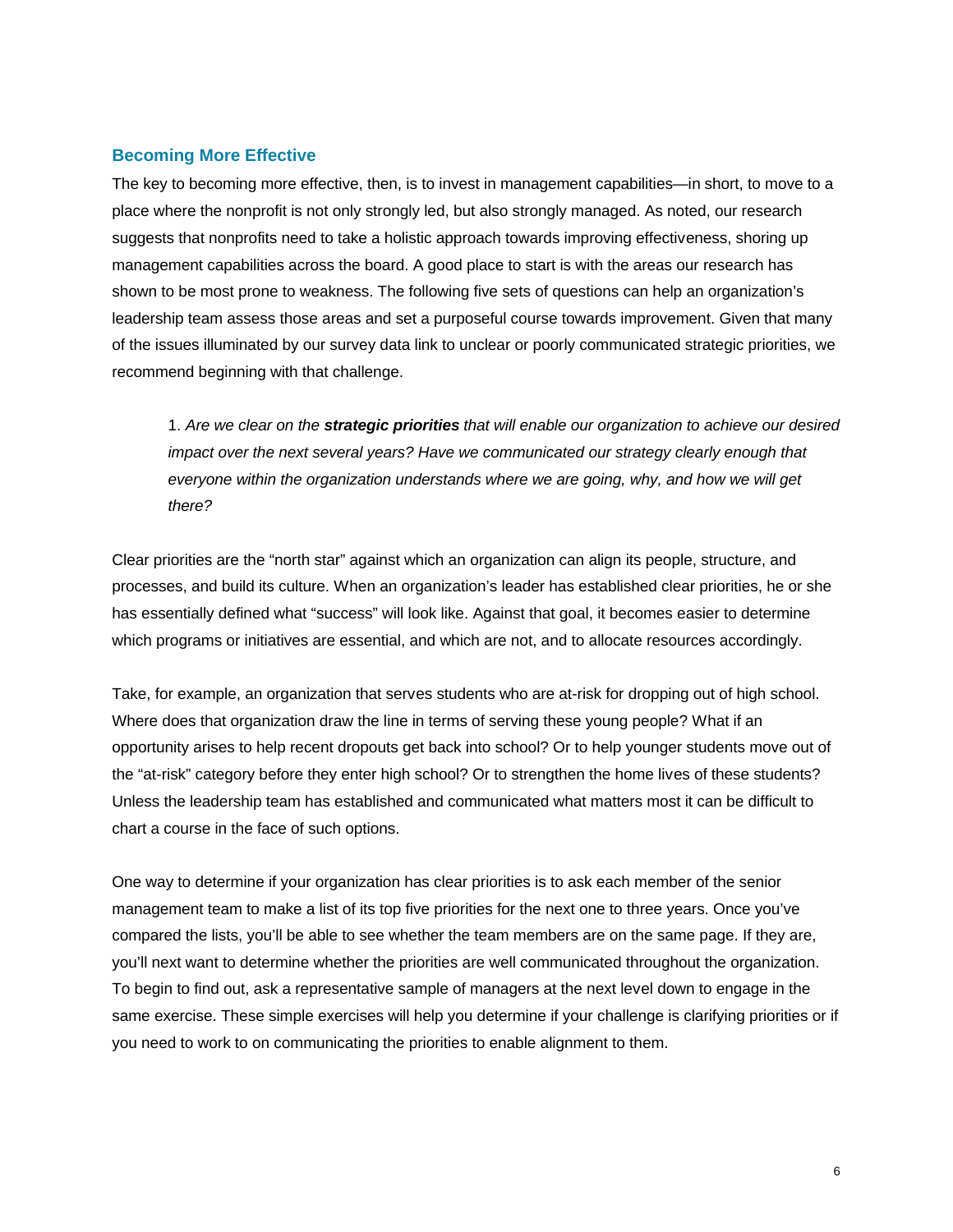## 2. *Given the organization's priorities, what decisions are truly critical? Is it clear who is responsible (and who has the authority) to make those decisions?*

With clearly communicated priorities come more consistent decisions, given that decision makers throughout the organization are guiding their choices with the same compass. That said, ample room often remains for refinement of the decision-making process itself. A well-defined decision-making process leads to more efficient, responsive, and transparent decisions, with less role confusion and therefore less conflict.

Establishing and implementing a strong decision-making process is a complex endeavor—one that is hard to do well. So it may be valuable to use a management tool specifically designed to help an organization's leaders unravel the decision-making process, clarify roles and responsibilities, and set clear expectations for decision making going forward. The process of using such a tool can help leaders get past preconceived notions of structure and more fully engage in a holistic approach to their organization.

The national leadership team at Omaha, Nebraska-based Boys Town, for example, used a tool called RAPID<sup>®</sup> to clarify decision making between the national headquarters and site-based program leaders.<sup>4</sup> Historically, decision making had been highly centralized, with a small group of people at the national headquarters making many decisions about local operations—from hiring, to merit-pay increases, to purchasing furniture. As Boys Town continued to expand its services, though, that approach no longer worked well.

With input from managers throughout the organization, an internal project team worked with national office management to draft a matrix that classified the types of decisions Boys Town site-based leaders faced, and set boundaries of authority and responsibility for decision making going forward. This process helped the organization push decision making down to the right level and clarify when and how the national office should be involved.

3. *Who in our organization must work closely together to achieve these priorities, and does our structure enable them to do so?*

l

 $^4$  RAPID $^{\circledR}$  is a registered trademark of Bain & Company, Inc. The article titled "RAPID Decision-making: What it is, why we like it, and how to get the most out of it," available at w[ww.bridgespan.org](www.bridgespan.org), provides more detail about this tool.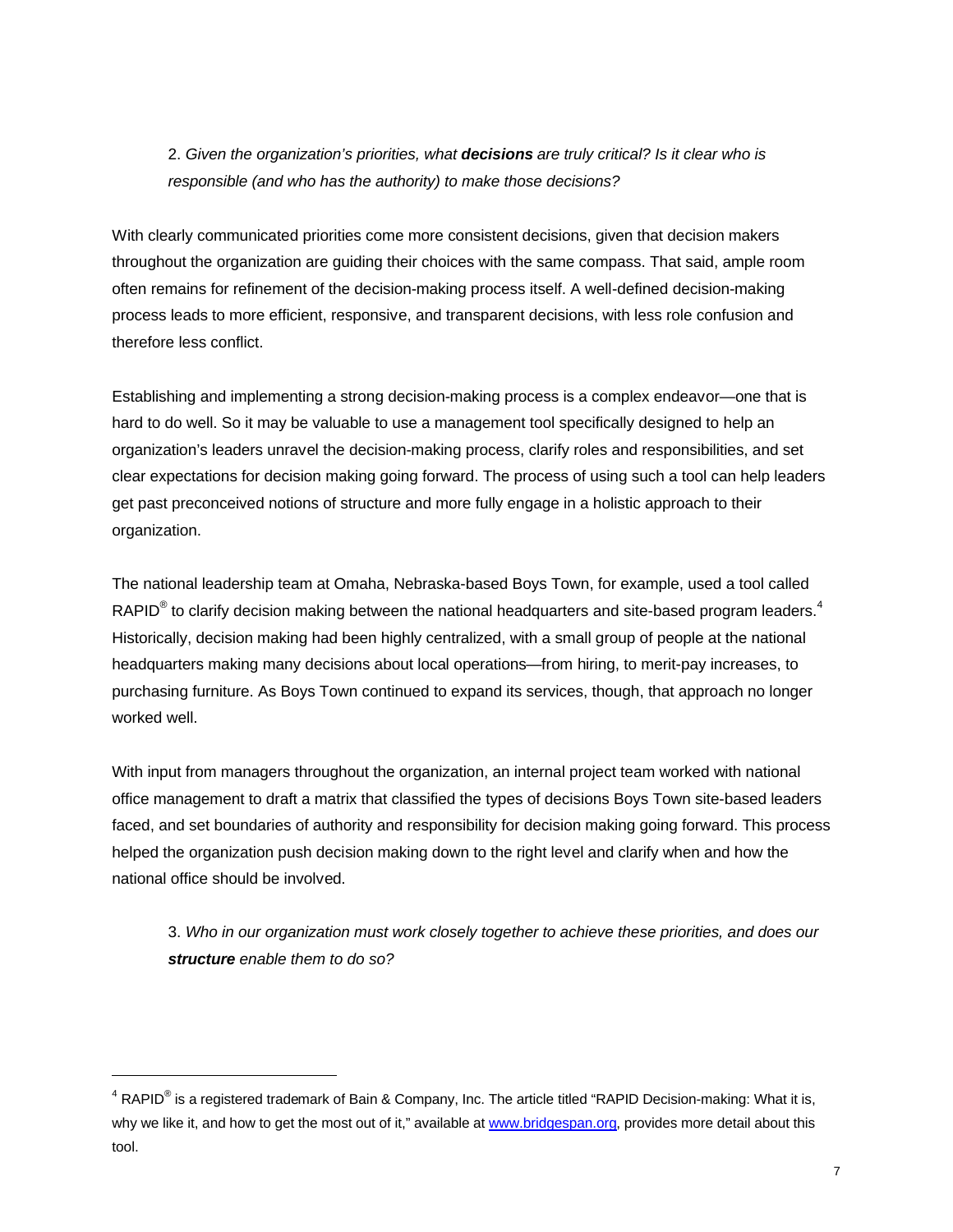Identifying the work that's critical to achieving the organization's priorities, who does that work, and how it delivers the desired outcomes helps reveal which people need to work together and, ultimately, whether the current structure facilitates their work.

Organizational design experts in the for-profit and nonprofit sectors alike talk about the "grouping and linking" of work. They find that most leadership teams pay a lot of attention to how work is grouped: around geographies, for example, or product lines or functional areas such as finance or human resources. Most, however, pay less attention to how people need to work together across these groups, and thus fail to put in place the kinds of structural mechanisms that can make such coordination easier. Without these mechanisms, people end up working in their own silos. The fallout ranges from wasted time (as people try to find information that isn't readily available to them), to poor quality work (when the right input isn't incorporated), to poor execution (because stakeholders critical to implementation fail to buy in).

To help people work together more effectively across departments or groups, start by identifying critical areas where such work takes place. Then narrow that list to the areas that link back to the organization's top priorities. Armed with this information, creating explicit linking mechanisms becomes a more manageable endeavor. Some organizations use cross-functional working teams. Others tap staff members to serve as liaisons between departments—for example, asking a finance manager to work with a specific program.

## 4. *Do we have the right people and capabilities to achieve our priorities, and do our people feel that their goals and measures align with these priorities?*

One way to assess and improve the effectiveness of your people is to determine how they are aligned against the organization's priorities. For each priority, identify who is working on it and compare it to items that are of lower priority. Ask yourself, do I have enough people against things that matter? Are my best people allocated against the things that matter the most? Have I taken lower priority work away from these people so that I am sure they will succeed? Doing this can be especially critical in times of change, be it regrouping after layoffs or embarking on a growth trajectory. These are the times when management team members tend to take on new responsibilities, sometimes overextending themselves and underresourcing critically important areas.

It's also important to maintain the connection to the organization's high-level priorities when setting individual performance goals and assessing staff performance. Too often, performance reviews are "check-the-box" activities. It's easier for participants to take reviews seriously—and feel that the process is valuable—when individual goals are clearly linked to the organization's overall goals. Performance reviews also should lead to action, influencing skill development plans, future job assignments, promotions, and rewards.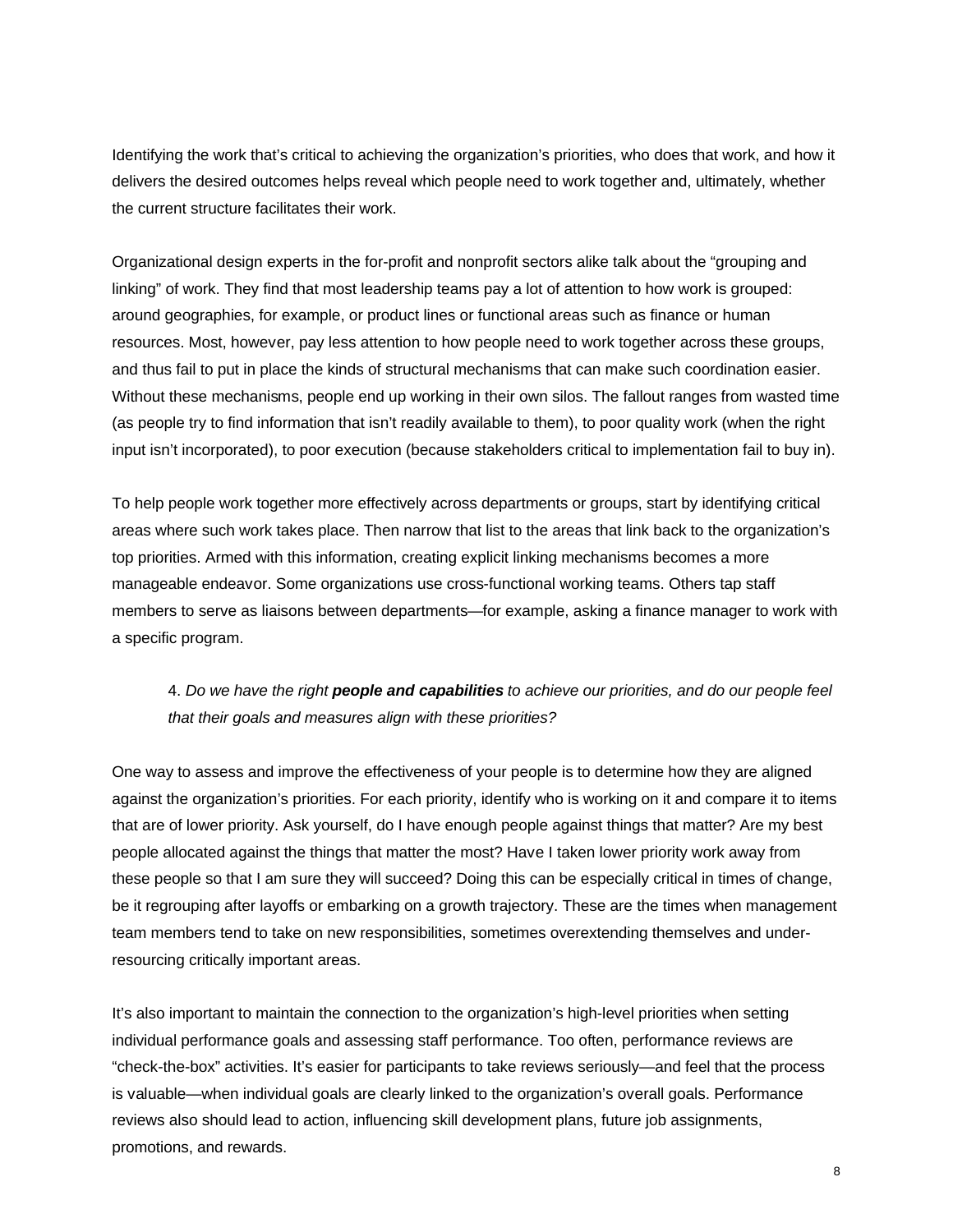Consider an example from another nonprofit that offers mentoring services. Leaders had told staff members that the organization's priorities included increasing the number of mentoring matches each staff member set up, maintaining the quality of the matches, and balancing matches across easy- and hard-to-serve communities. During performance reviews, however, staff were assessed and rewarded only on the number of matches—the easily quantifiable metric. As one middle manager put it, "Staff members are routinely put in a position where they have to make a choice between actually doing their jobs well and appearing to do their jobs well." When this feedback was shared with senior leaders, they redesigned the process to include data and qualitative feedback on these other dimensions. They also began to reward employees who had performed well against all of the organization's priorities. This change has contributed to improved employee morale, and it is expected to drive more balanced performance across the organization's priorities.

## 5. *Have we defined the work processes and tools to enable our people to be effective as they address our top priorities?*

Time spent clarifying and honing work processes, and making them explicit and accessible to employees can reduce rework and reinvention. The effort can also contribute to consistency and improving levels of quality. This is gold to any nonprofit, but it's particularly valuable when an organization is struggling to increase impact on a tight budget or embarking on an expansion plan.

Consider the experience of KIPP, a charter management organization currently operating schools in 19 states and the District of Columbia. In 2000, when KIPP had only two schools (both high performing), the organization received a large grant to replicate its efforts across the country. KIPP's small leadership team recognized that in order to grow successfully, they would need to articulate the work processes both programmatic and administrative—that had made the model so effective in the first place. These processes included, for example, how to build a strong local board, budget for a new school, and hire the right teachers. To codify these processes, the organization's leaders documented the steps they had taken to set up their first two schools. By doing this, they ensured that the principals in each new KIPP school did not have to spend time reinventing the fundamentals of the model and could, therefore, spend more time focusing on educating the students.

In addition to getting the processes right, deploying tools and technology can also increase organizational effectiveness. With limited funds available, many nonprofits are hesitant to make these kinds of investments, but they can have a huge payoff. Consider one large youth-serving organization whose leaders discovered that completing essential documentation after each case interaction was a major source of stress for staff members. The process was labor intensive and time sensitive. As a first step towards addressing the problem, the organization tested voice-recognition software that allowed staff to dictate their notes, which were then automatically transcribed. Not only did the software cut